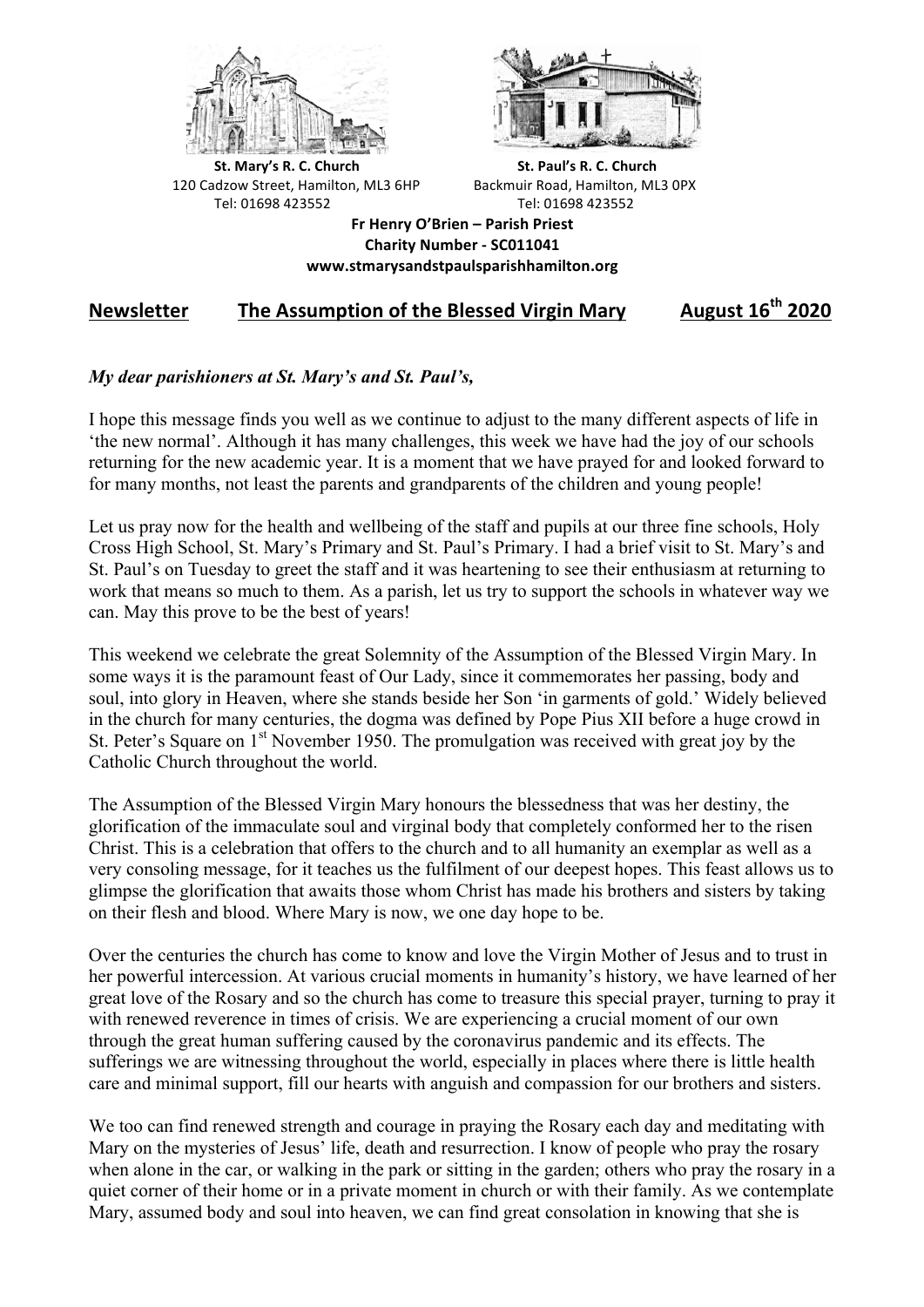readily accessible to us all in prayer and we know that a prayer she greatly values is the Rosary. It is at our fingertips if we wish to use it!

Please know that you and your families will be in my heart in a special way as I celebrate the liturgy of the Assumption,

Father O'Brien

## \*\*\*\*\*\*\*\*\*\*\*\*\*\*\*\*\*\*\*\*\*\*\*\*\*\*\*\*\*\*\*\*\*\*\*\*

**A Message from the Catholic Men's Society:** the CMS continue to meet via Zoom on Monday mornings at 11am to discuss matters of faith and practice in the modern world. Any men of the parish who wish to join in this conversation would be most welcome. Please contact Peter Lavery at laverypeter93@yahoo.com

\*\*\*\*\*\*\*\*\*\*\*\*\*\*\*\*\*\*\*\*\*\*\*\*\*\*\*\*\*\*\*\*\*\*\*\*

## **St. Mary's has seating for thirty-six people (the balcony is not to be used) St. Paul's has seating for thirty people.**

*Please think about choosing St. Paul's for your visit as it may well be quieter there, especially on Sunday morning.*

**The Diocese has recommended that we have a booking system for places at the liturgy**; this is for safety reasons and also to ensure that people are not disappointed if they arrive at church and discover they cannot enter. For each service the parish **must** retain details of all those attending to ensure that contact tracing can be carried out if necessary.

**Please consult the parish website, stmarysandstpaulshamilton.org,** to book a place through **Eventbrite** or by phoning the church house. Details of our services will be given on the parish website, but please be aware that timings for Mass on the Sunday are different to our normal programme:

**Sunday services at St. Mary's: Saturday Vigil at 5.30pm and Sunday Morning at 10.30am Sunday Services at St. Paul's: Saturday Vigil at 4pm and Sunday Morning at 9.15am.**

**The weekday Masses this week will be at St. Mary's:**

**Monday at 10am; Tuesday at 10am is the Requiem for Mr. Walter Stewart, requiescat in pace Wednesday at 10am** *Please book through Eventbrite as this makes things easier for the stewards meeting you at the* 

*church door.*

**The guidelines from the Government advise** that on entering the building you will be asked to wear a face-covering (this can be a scarf rather than a face-mask) and use the sanitizing gel for your hands. You will then be shown to a seat. As you leave the building you will be asked to use the gel once more. I am sure that we will very quickly adjust to this 'new normal' for the moment.

**Thank you to those parishioners who have assisted in the re-opening** of our churches by acting as stewards or helping with the cleaning of the benches. I know others would like to help and through time we will need you all as it looks as though we are in this for the long haul!

**I am aware that the restrictions which are still in place** mean that for the foreseeable future we will be much fewer in number for Sunday Mass. The Scottish Bishops have asked the clergy to remind parishioners that the obligation to attend Sunday Mass remains suspended. This leads me to suggest that you consider attending one of the weekday Masses, especially if you are retired or still furloughed from your employment. This would also leave places free on the Sunday for those who are working.